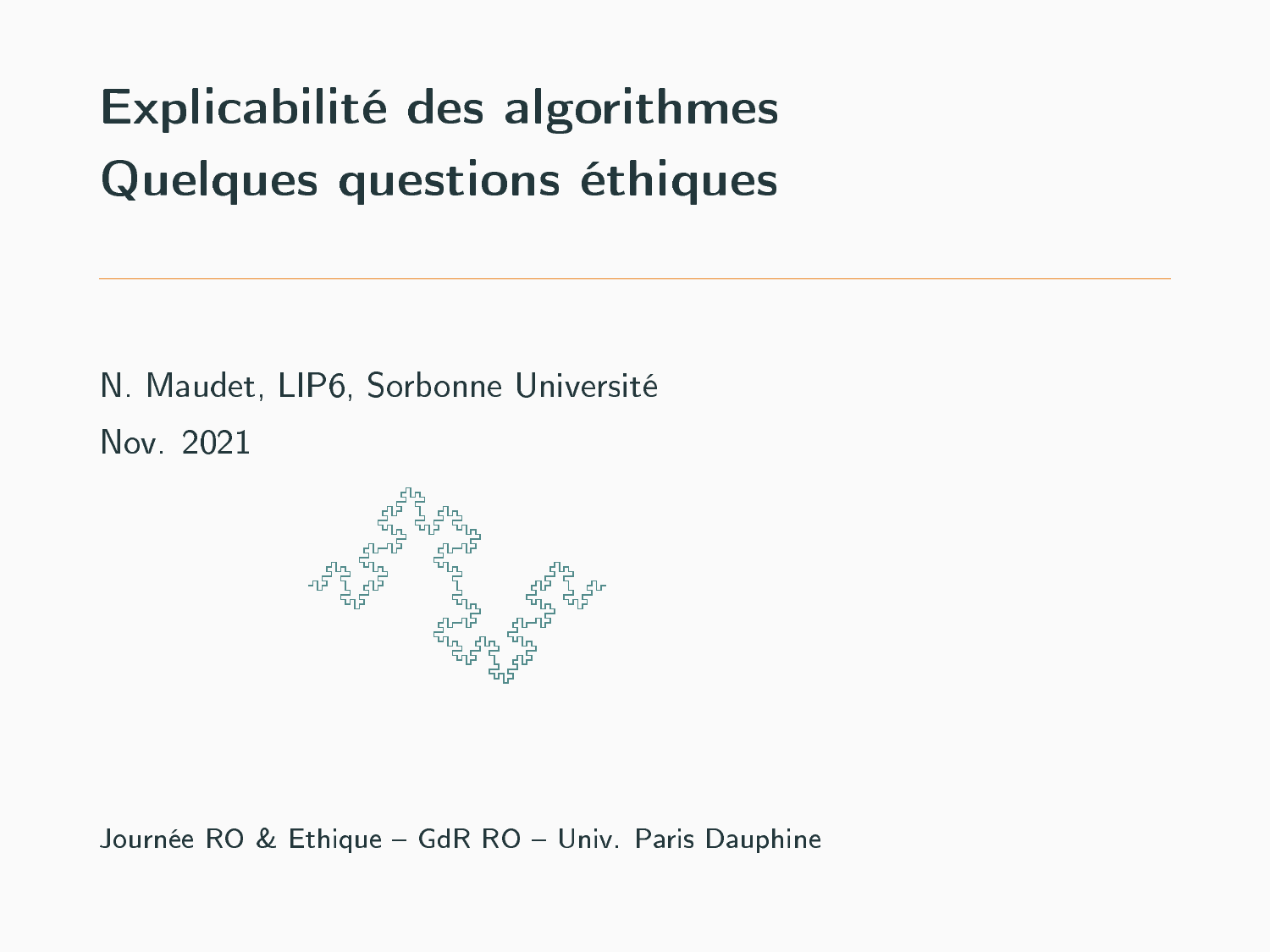Explanation is often cited as a prerequisite for an ethical use of AI

One of the (sub-)requirements for trustworthy AI (under transparency), and also the additional principle identified by Floridini and Cowls:

 $\bullet$  a new principle is needed in addition: explicability, understood as incorporating both the epistemological sense of intelligibility (as an answer to the question `how does it work?') and in the ethical sense of accountability (as an answer to the question: `who is responsible for the way it works?')

Floridini et al. A Unified Framework of Five Principles for AI in Society. 2019. High level expert group on AI. Requirements for trustworthy AI. 2019.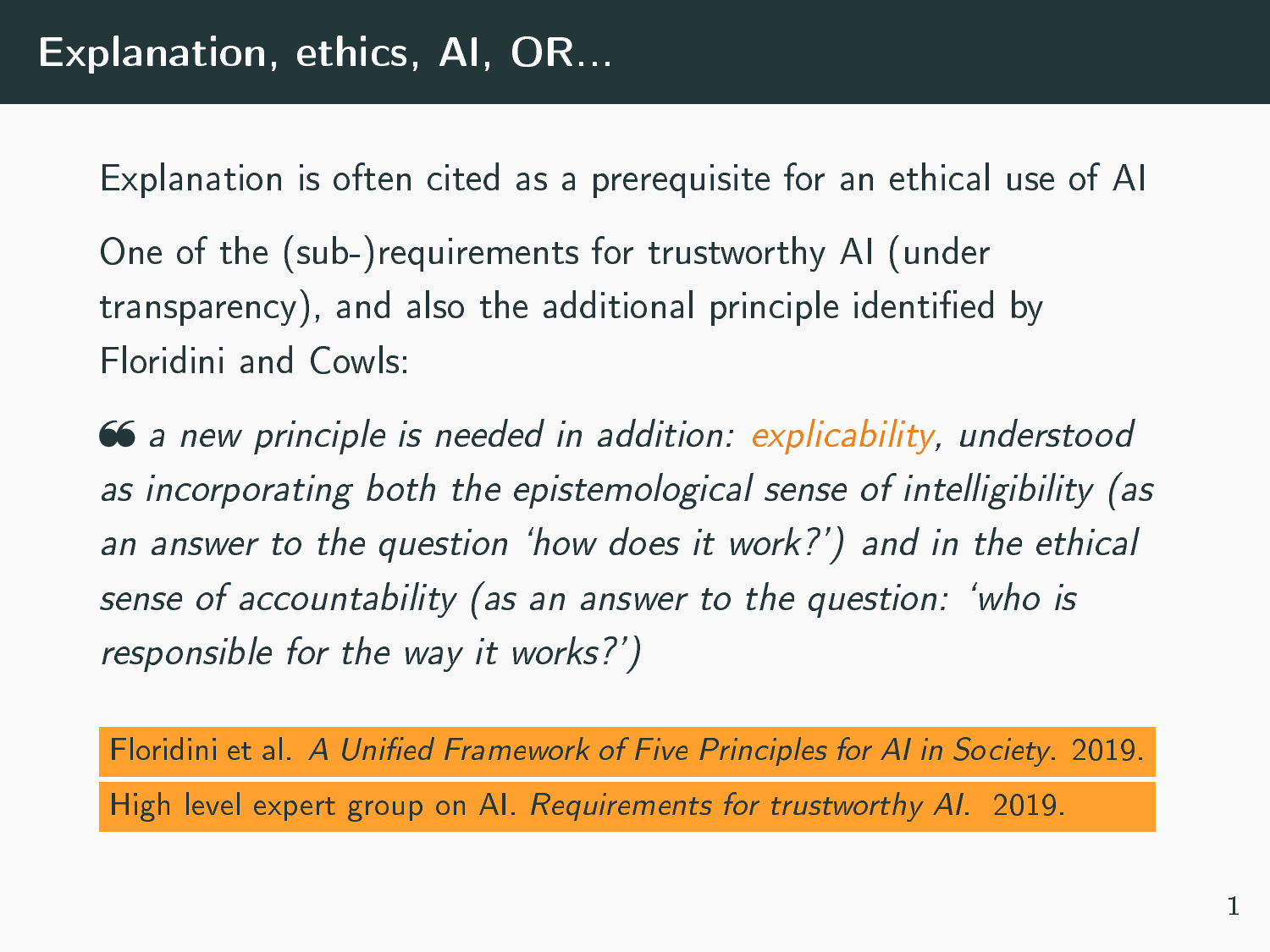Scope of explanations:

- Global explanation: explain how the system works in general
- Local explanation: explain a specific outcome/decision

Types of explanation:

- basic (why)
- contrastive (why ... instead of ...)
- counter-factual (what-if)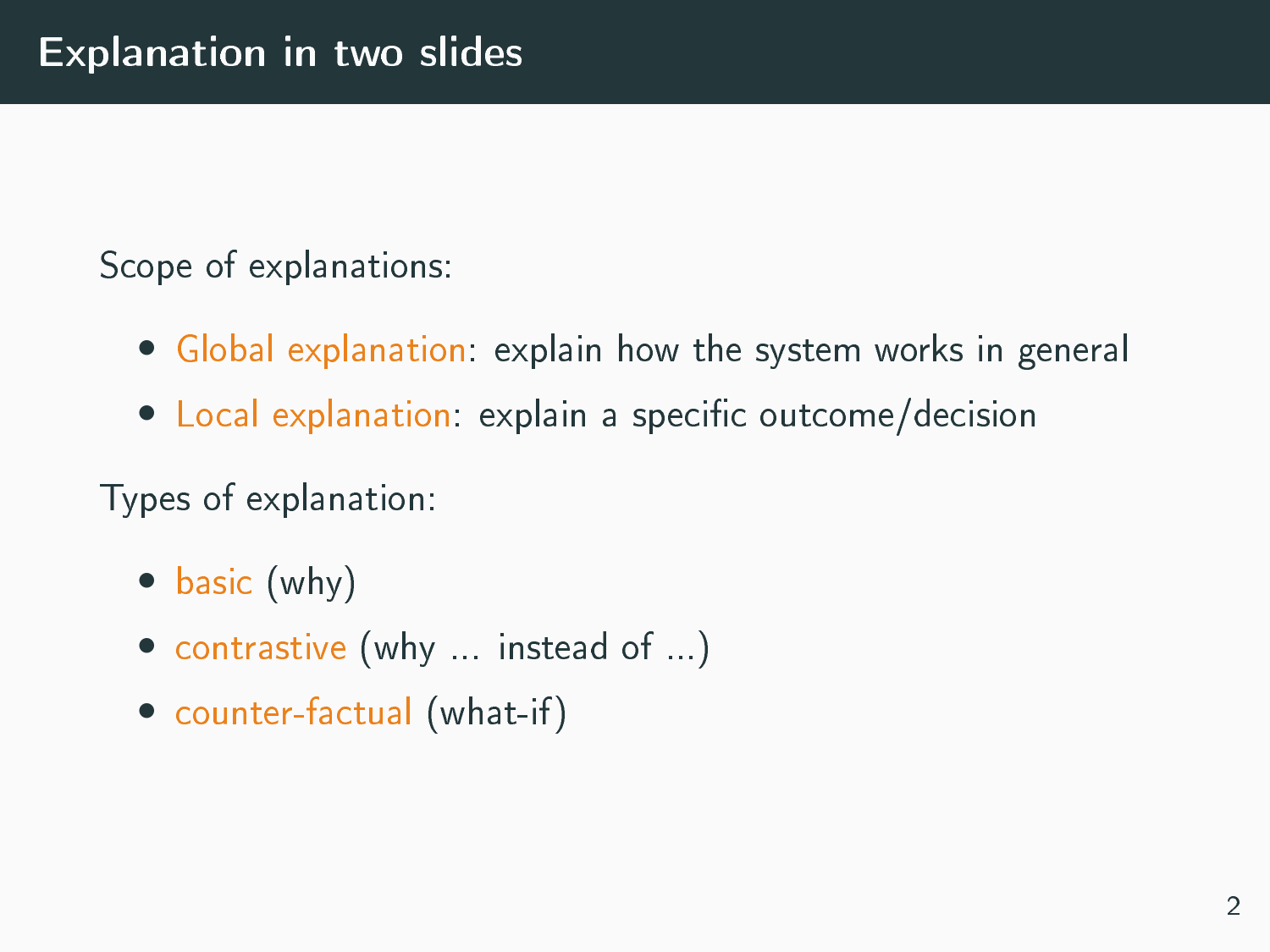Explanation is a social process, and has a purpose

• Model debugging/system development, auditing, user benefit, society trust

Context of use:

• high-stake decisions or not (more generally, see also the risk-based approach to regulation of the EU), autonomous systems vs. decision-aiding, time to process the explanation, stakeholders

Bhatt et al. Explainable Machine Learning in Deployment. ArXiv-2020. Ecole IA2. Gdr-IA. https://ia2.gdria.fr/.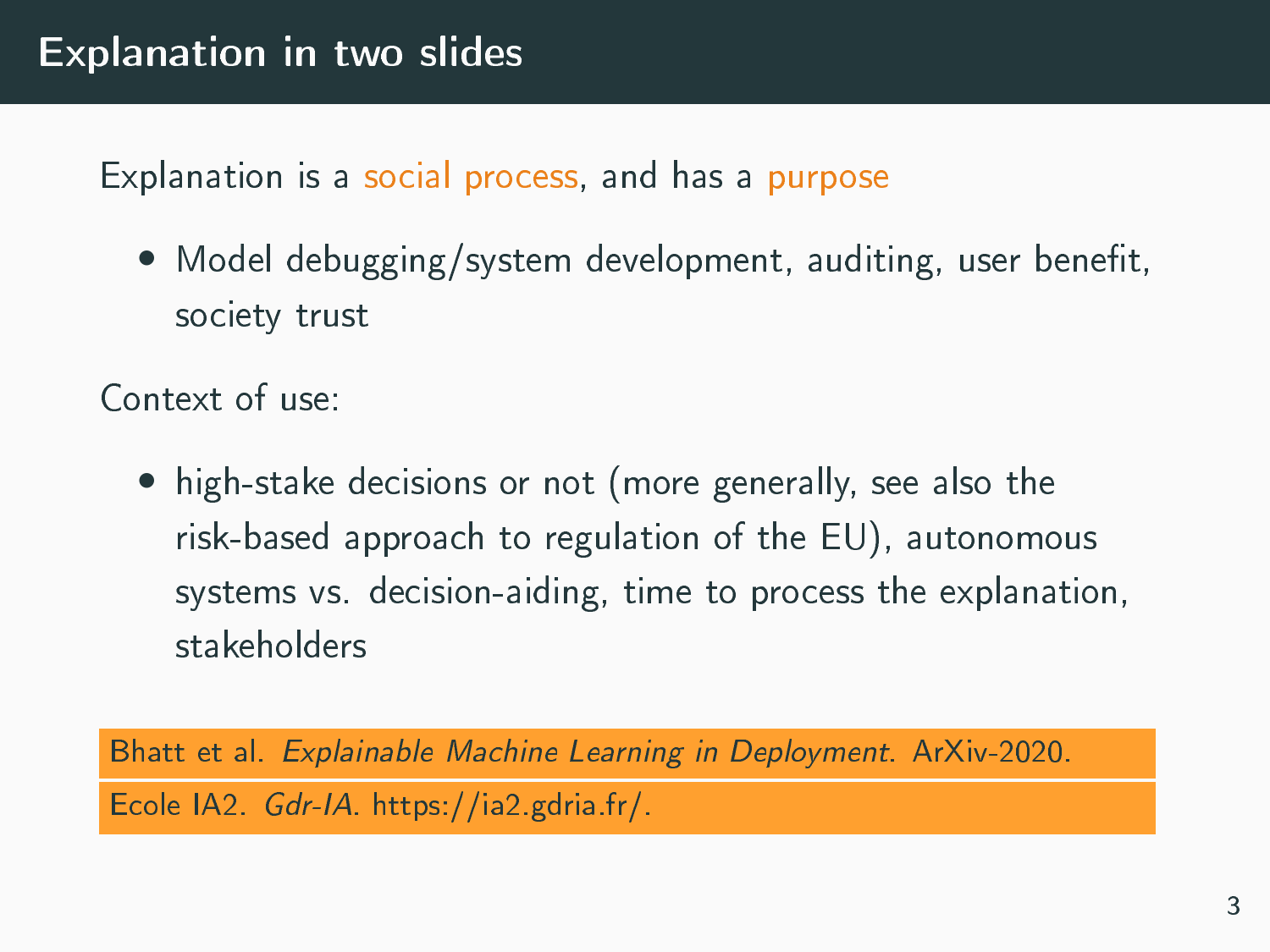But there are also ethical issues coming with the production of explanations, eg:

- may reveal information: sensitive data, may give rise to attacks
- may create inequalities if users have not the same ability/resources to process the explanation
- may create unjustified trust
- may hinder other aspects of the modelling process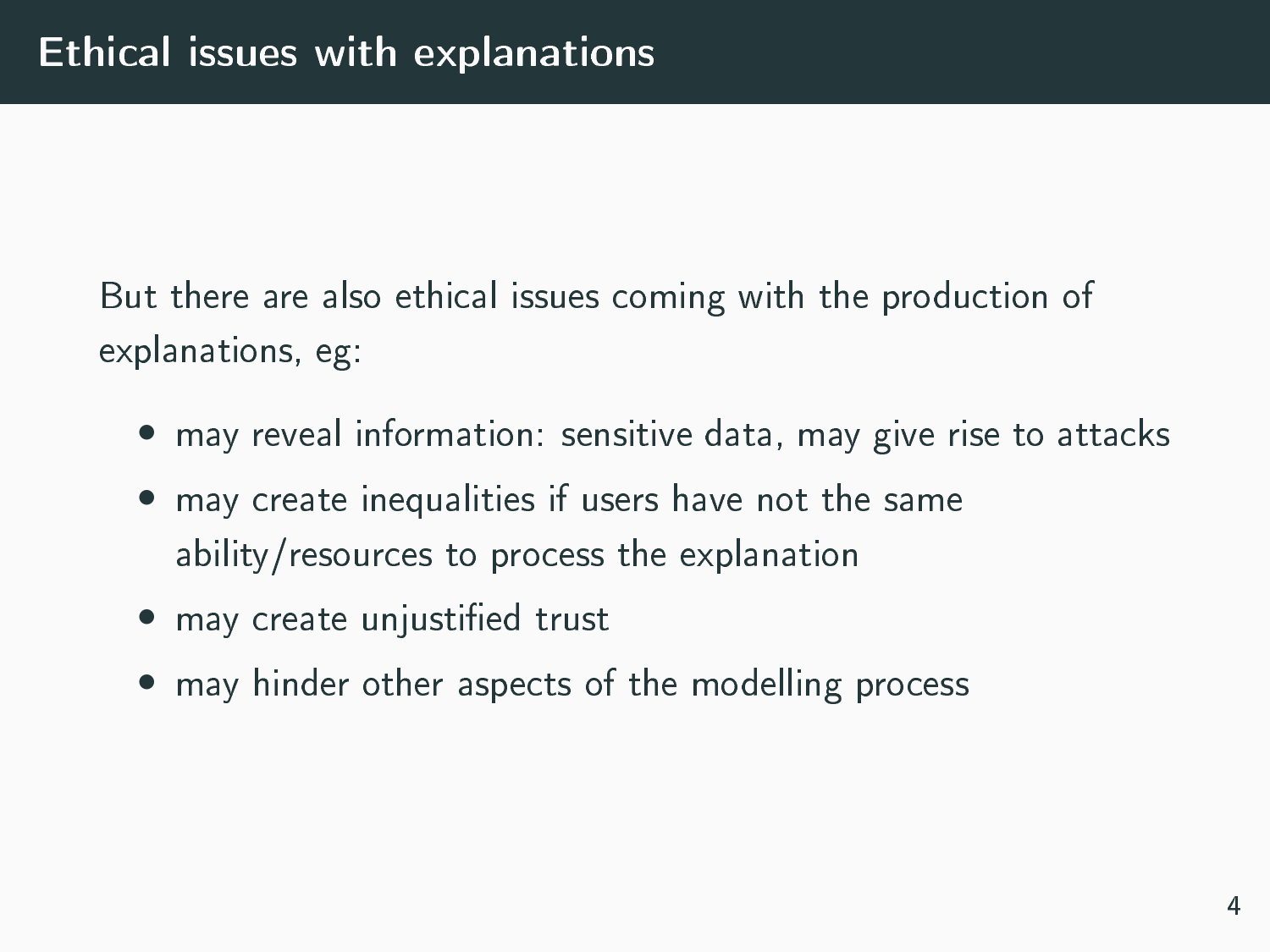Pushed by lesglislation in many countries (eg. GDPR in EU), see also Four Principles of explanation (NIST report, US):

- Explanation: Systems deliver accompanying evidence or reason(s) for all outputs.
- Meaningful: Systems provide explanations that are understandable to individual users.
- $\bullet$  Explanation Accuracy: The explanation correctly reflects the system's process for generating the output.
- Knowledge Limits: The system only operates under conditions for which it was designed or when the system reaches a sufficient confidence in its output.

Four Principles of explanation. NIST report. 2020.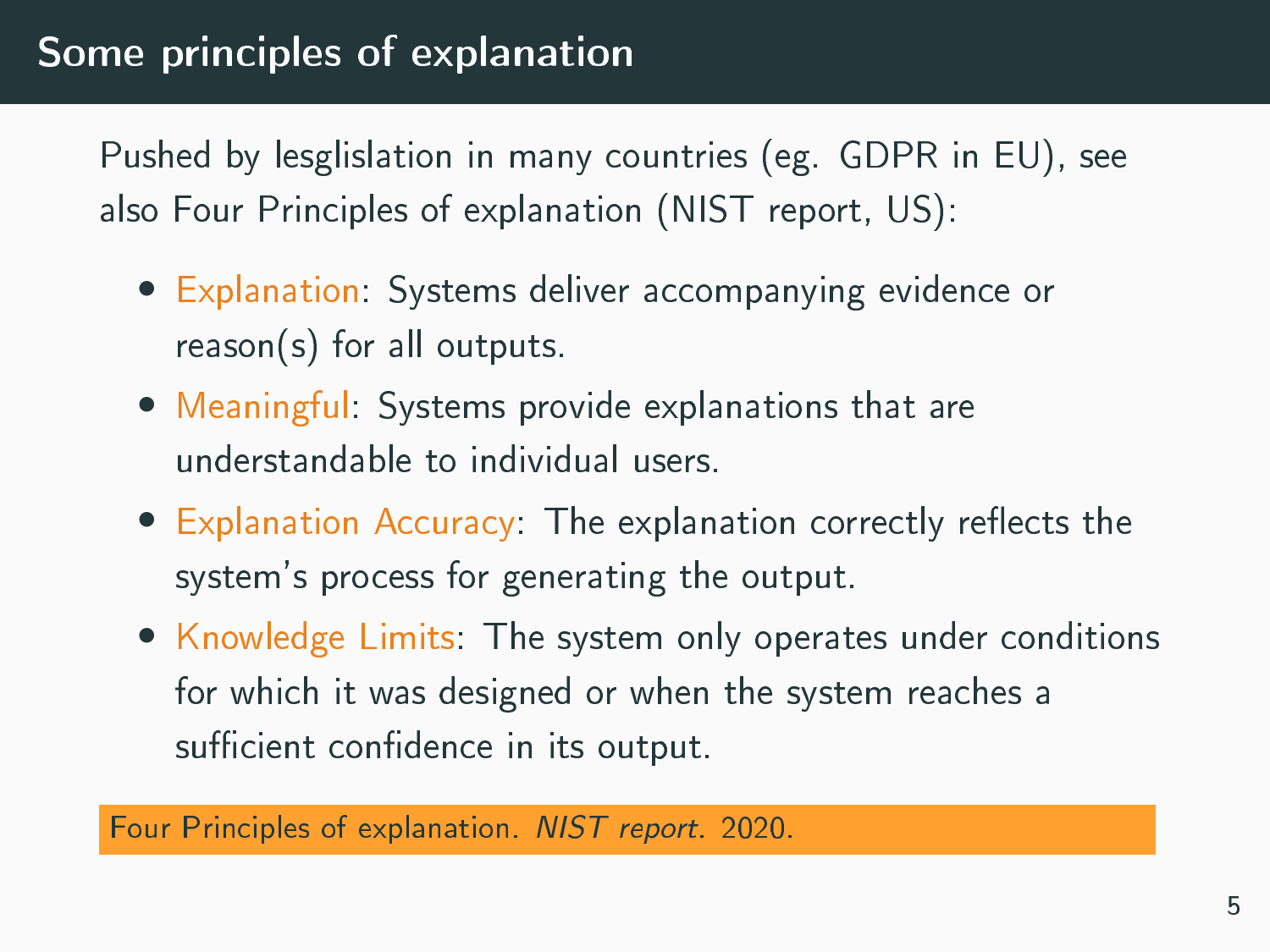Which means in particular that a system must be able to explain:

- the lack of output: strong tradition in OR to explain conflicts (QuickXplain, MUS, ISS...). Crucial component when one wants to respond to contrastive questions. (By showing infeasibility of the target outcome and the current theory).
- outputs selected by tie-breaking: often those most in need of an explanation.

Juncker. Preferred Explanations and Relaxations for Over-Constrained Problems. AAAI-2004.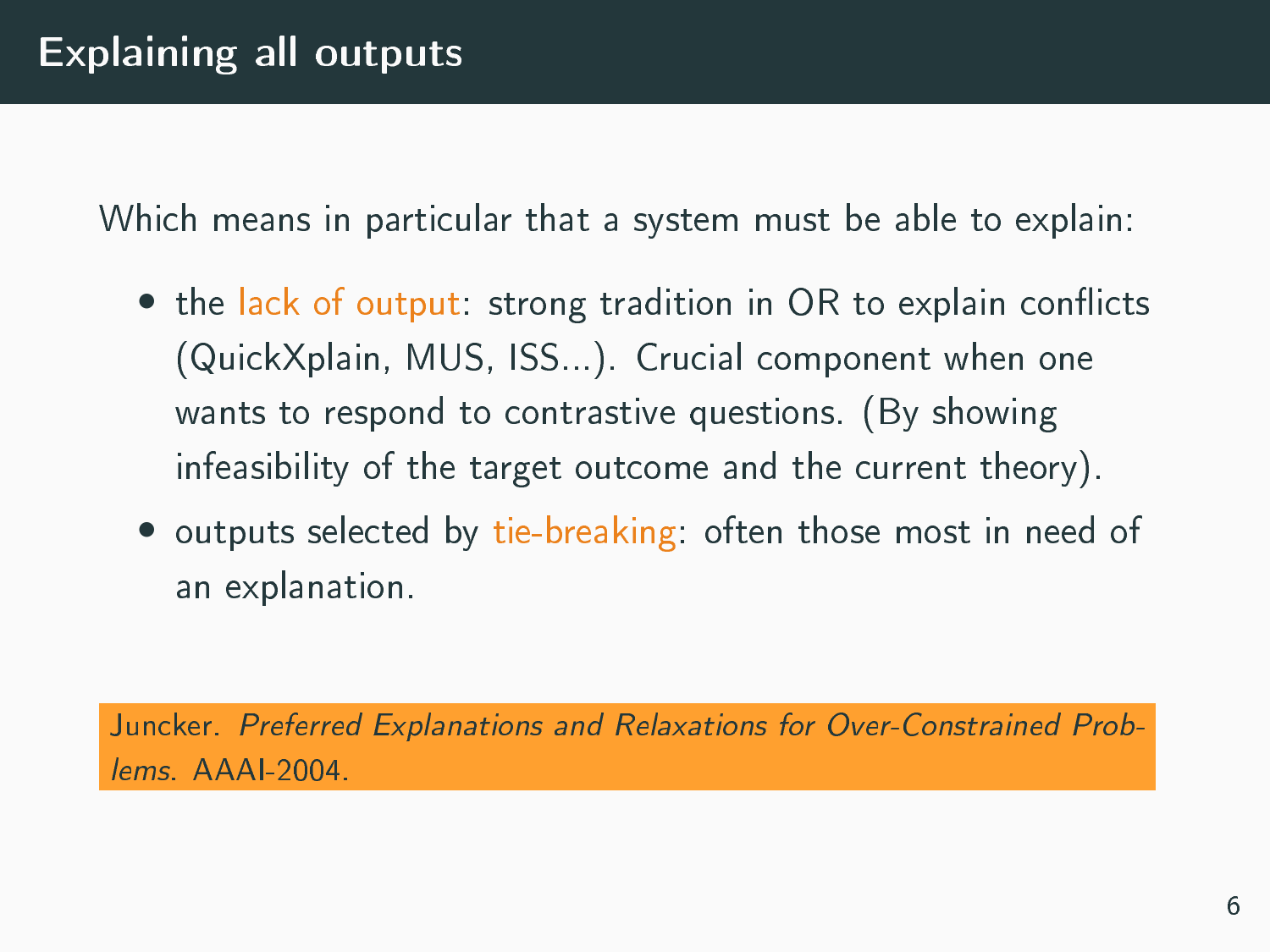Kidney exchange. Patient may have willing but incompatible donor. Find cycles of compatible patient-donor pairs. Main objective: max number of patient receiving a kidney transplant. Example of a methodology used in (Freedman et al.) in

- 1. elicit list of attributes deemed acceptable to used as priority
- 2. comparison queries on patient profile to asses weights
- 3. maximize number of patients receiving a kidney but use weights as a tie-breaking

Freedman et al.. Adapting a kidney exchange algorithm to align with human values. AIJ-2020.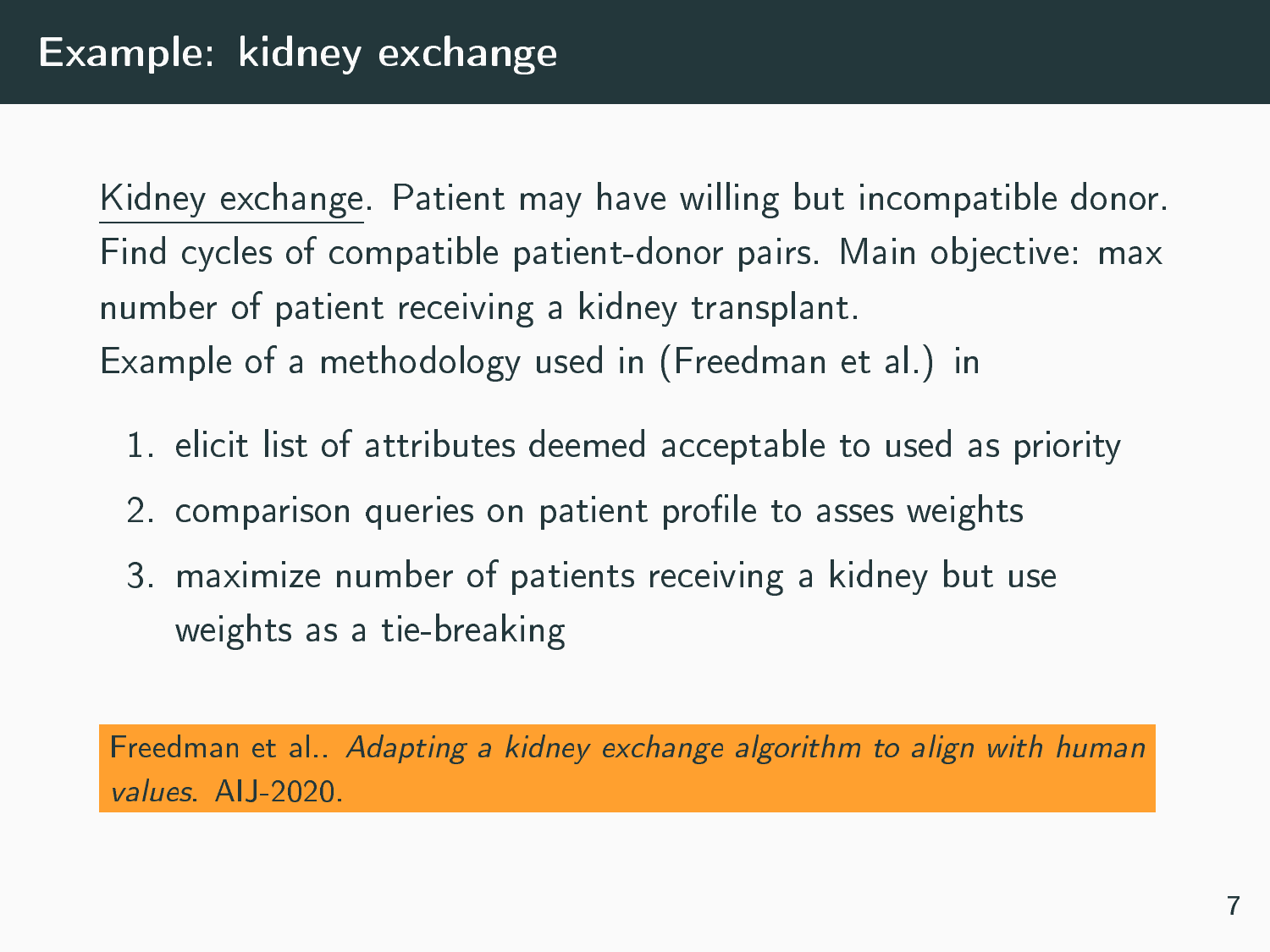- general principle of sparsity: can be integrated as an objective eg. learn optimal rules, scoring systems, or decision trees with sparsity constraints.
- language: highly dependent of the context of use: graphical, statistical information, natural language, logical language (which vocabulary?), etc.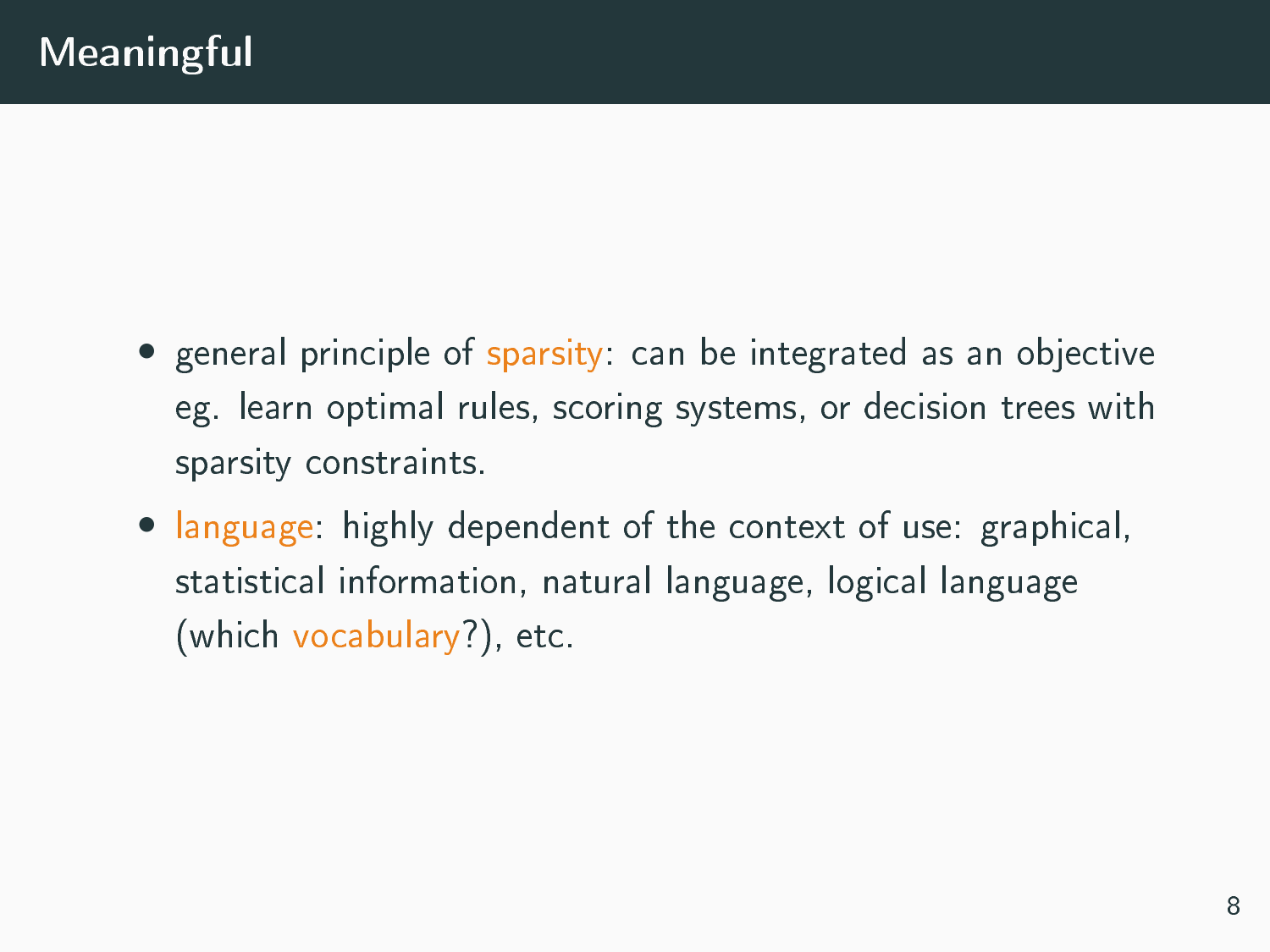# Example: explaining with simple and meaningful languages

Suppose an underlying additive model, with binary criteria:

a b c d e 0.10 0.15 0.20 0.25 0.30

We want to explain why some outcome is preferred over another outcome (contrastive), eg.  $(10110) \succ (01001)$ .

Weights cannot be revealed / do not make sense to the end-user. Meaningful statements for explanation from end-user perspective :

All other things equal, obtaining a high quality computer is better than getting a cheap one from a supplier with a bad reputation

Suppose you have (cognitively founded) bounds on the number of criteria to use in the langage: what can be explained (and how)?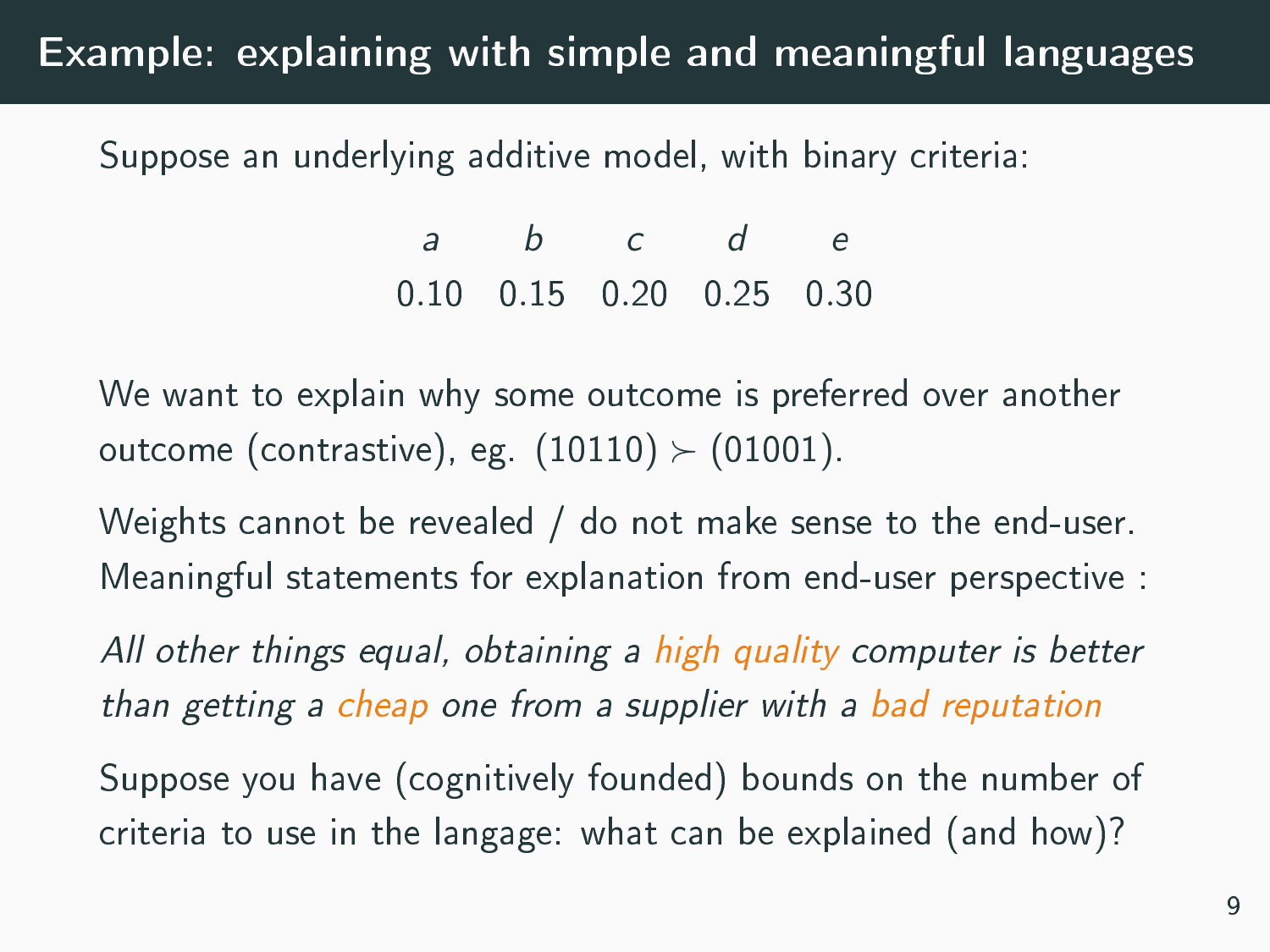## **Accuracy**

Many of the current approaches are heuristic in nature:

- some are mostly based on intuitions and subject to pitfalls (eg. surrogate models)
- some are backed by axiomatic properties—certainly a good direction in general (but see next slide)

Procaccia. Axioms should explain solutions. The Future of Economic Design, 2019.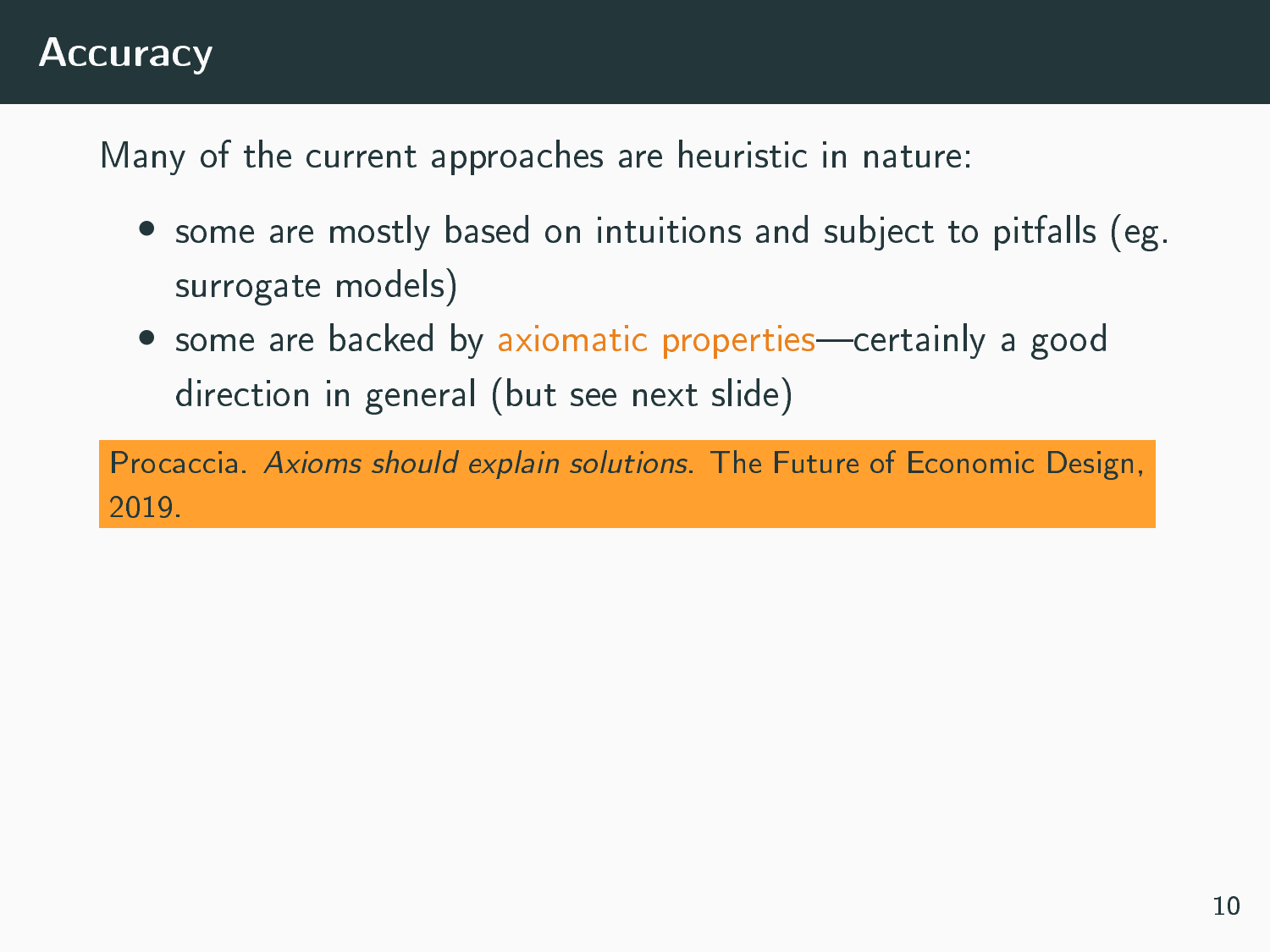#### **Accuracy**

Many of the current approaches are heuristic in nature:

- some are mostly based on intuitions and subject to pitfalls (eg. surrogate models)
- some are backed by axiomatic properties—certainly a good direction in general (but see next slide)

Procaccia. Axioms should explain solutions. The Future of Economic Design, 2019.

Note: there are also exact methods, based on MIP or logic encodings of various types of classifiers, and seeking (subset-minimal/min cardinality) prime-implicant/abductive explanations (sufficient reasons to guarantee the outcome).

Ignatiev etl et al. Abduction-Based Explanations for Machine Learning Mod $els$   $AAAI-19$ 

Audemard et al.. On the Computational Intelligibility of Boolean Classifiers. KR-21.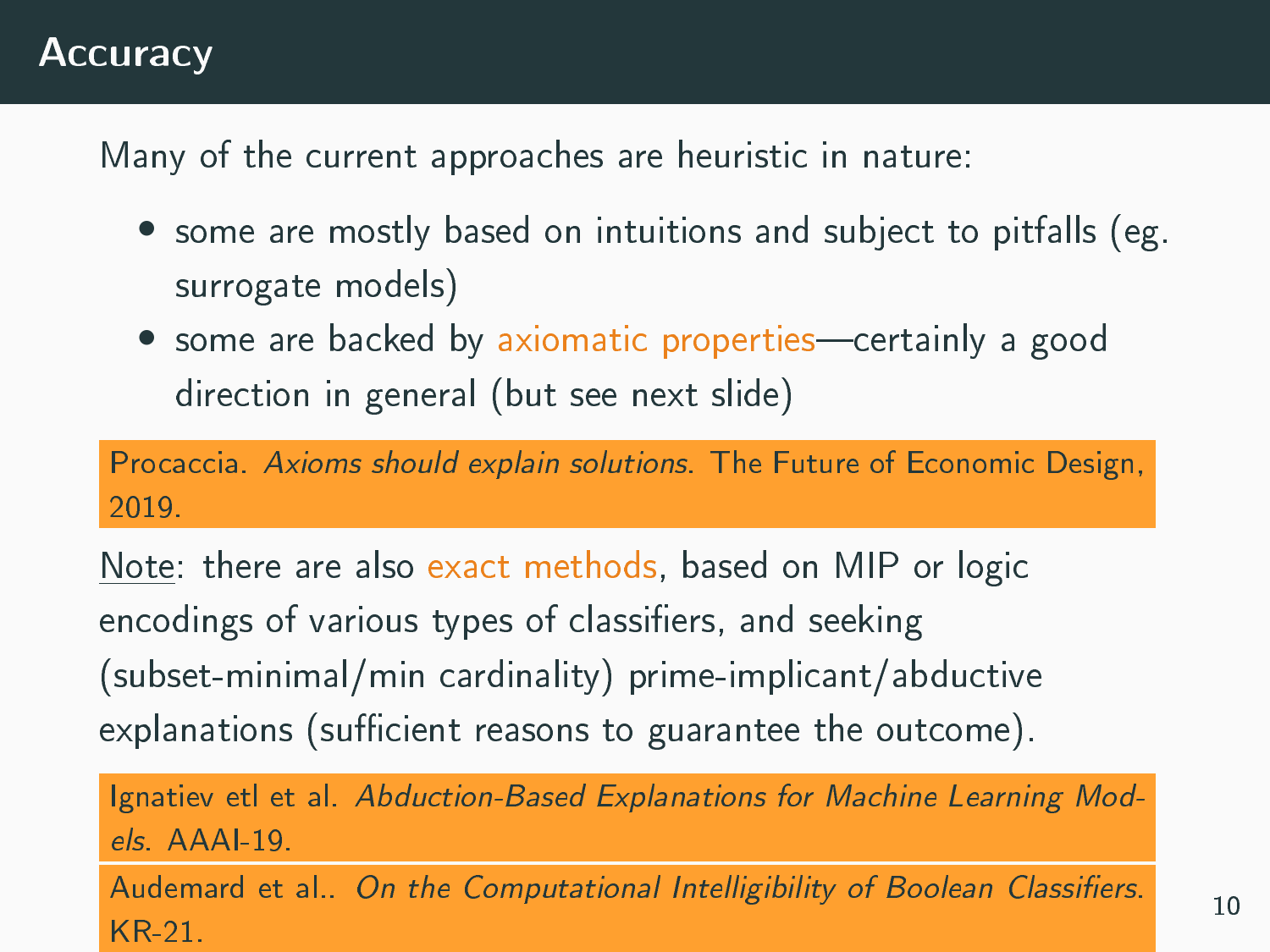Basic idea: use power indices for feature attribution problem, ie. explain which features are important in the prediction  $f(x_1, \ldots, x_n)$ of a (typically, ML) model.

Power index based on the evaluation of marginal contributions:

$$
M_i(S) = v(S \cup \{i\}) - v(S)
$$

then (weighted) averaged (Shapley: all permutations equally likely) Claim: Use the Shapley value to explain because it is is the only method guaranteeing : Dummy, Symmetry, Efficiency, Additivity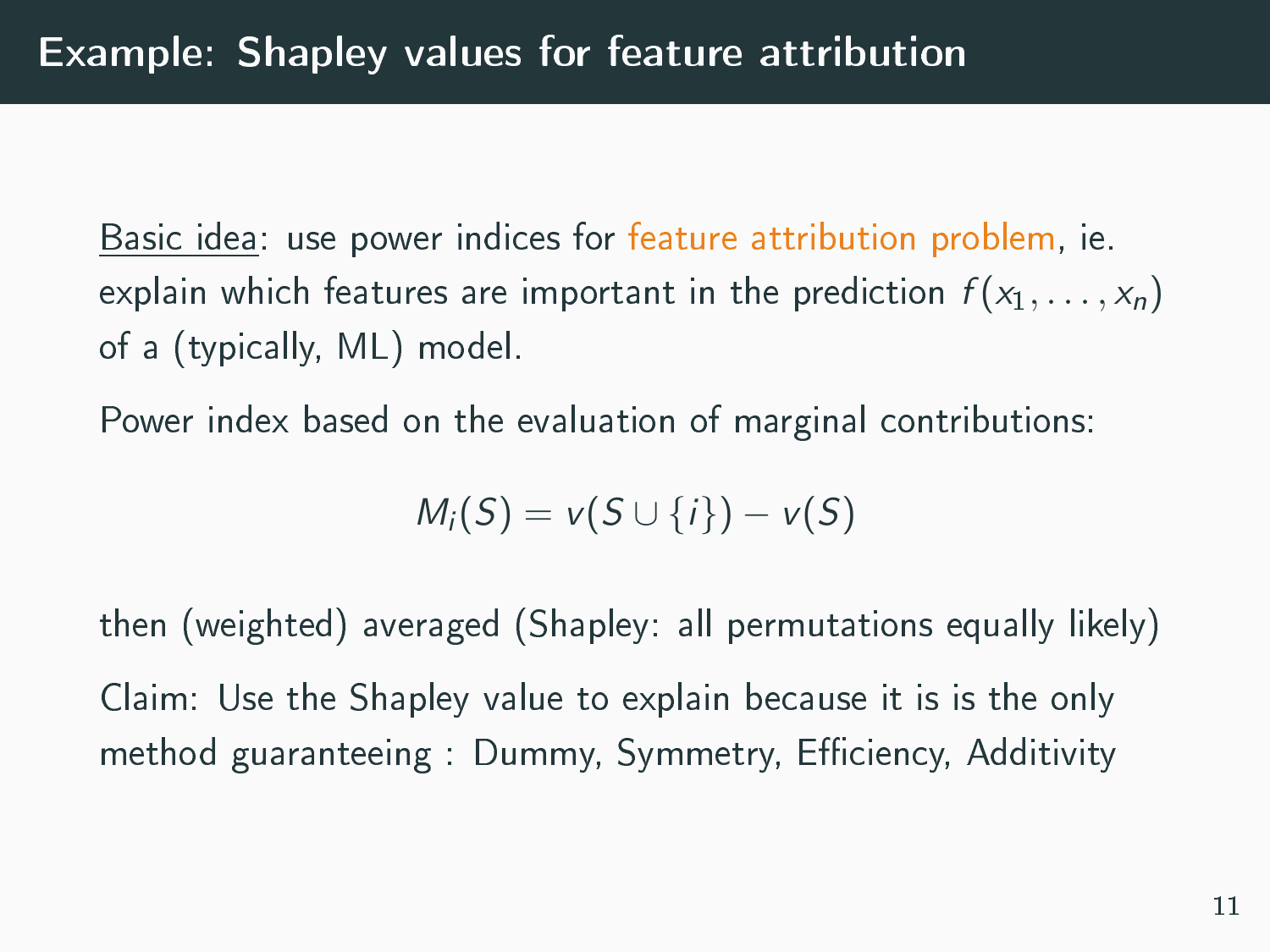#### Game formulation:

Intuitively:

- Players = Features
- Payoff  $=$  Prediction of the model
- Characteristic function  $=$  payoff for all possible coalitions

Express axioms as properties of the model function  $f$ :

Eg. Dummy: for any pair of values  $x_i$  and  $x'_i$  and any values  $x_{N\setminus i}$ :

$$
f(x_i; x_{N\setminus i}) = f(x'_i; x_{N\setminus i})
$$

that is,  $x$  is never considered by the model.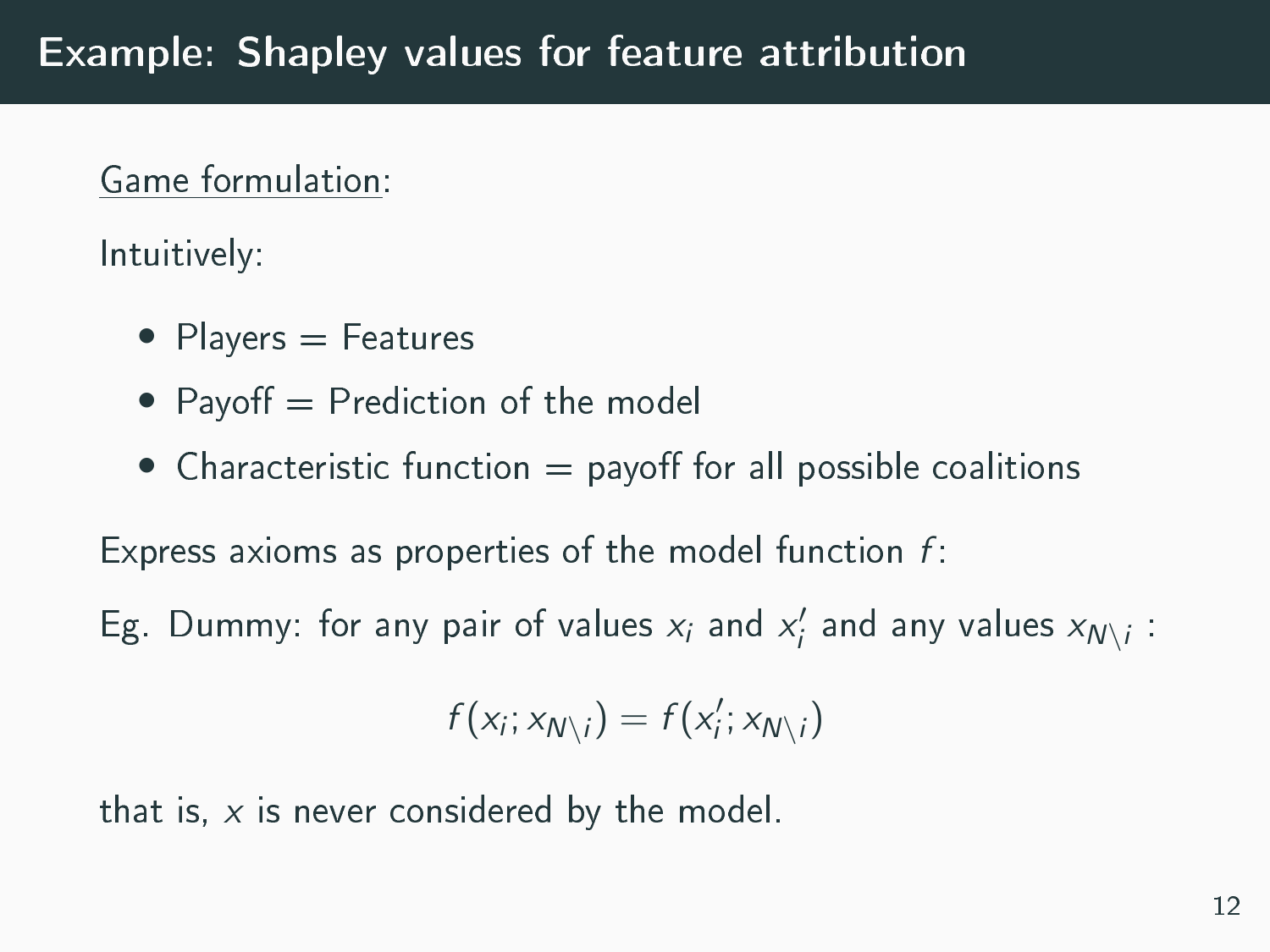# Example: Shapley values for feature attribution

Problem: how do we get  $v$  from  $f$ ? what does it mean for a feature to be absent? (The model was trained with all features...)

• SHAP: sample absent features cond. to contributing features from the input distribution

But then some axioms fail to hold! (eg. Dummy)

| $X_1$ | $X_2$ | Ρ<br>$= x$ |   |
|-------|-------|------------|---|
| 0     | 0     | 0.1        | 0 |
| 0     |       | 0.0        | 0 |
| 1     | N     | 0.4        | 1 |
|       |       | $0.5\,$    |   |

baseline prediction of the model: 0.9 when computing attribution for  $x_1 = 1$  and  $x_2 = 1$ SHAP: attribution of  $x_2 = x_1 = 0.05$  ! because  $v(x_2) = 1$ even though  $x_2$  is a dummy feature

Other approaches make different choices regarding the distribution

The Many Shapley Values for Model Explanation. Sundararajan et al. 2020.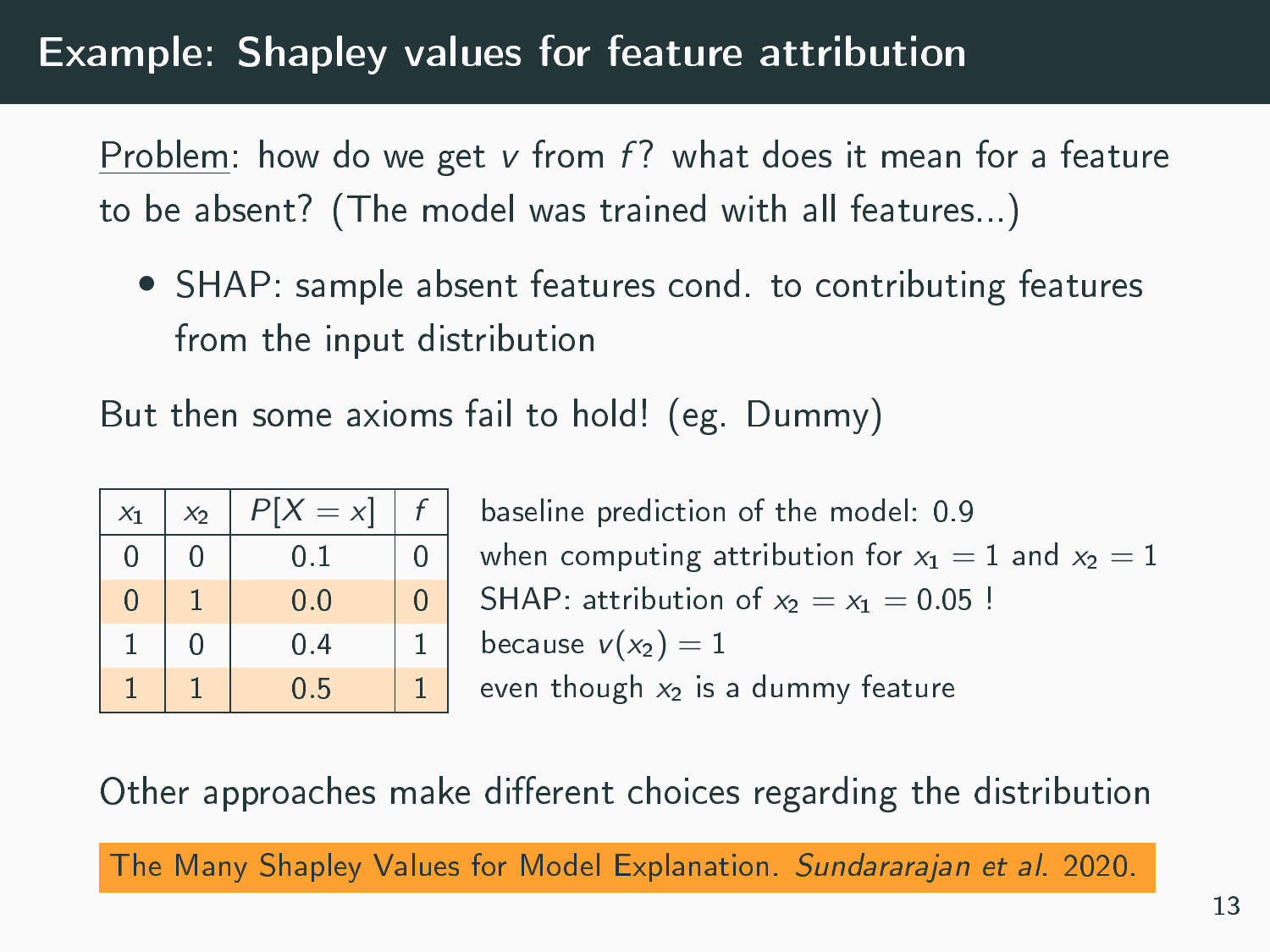Unpredicted (or not?) evolution of the system, may be used in a completely different context. Absence of the "moral patient"... Is it fine if the explanation feature is used for another purpose? Eg. use explanation techniques to design persuasion technologies And do properties still hold in the new context?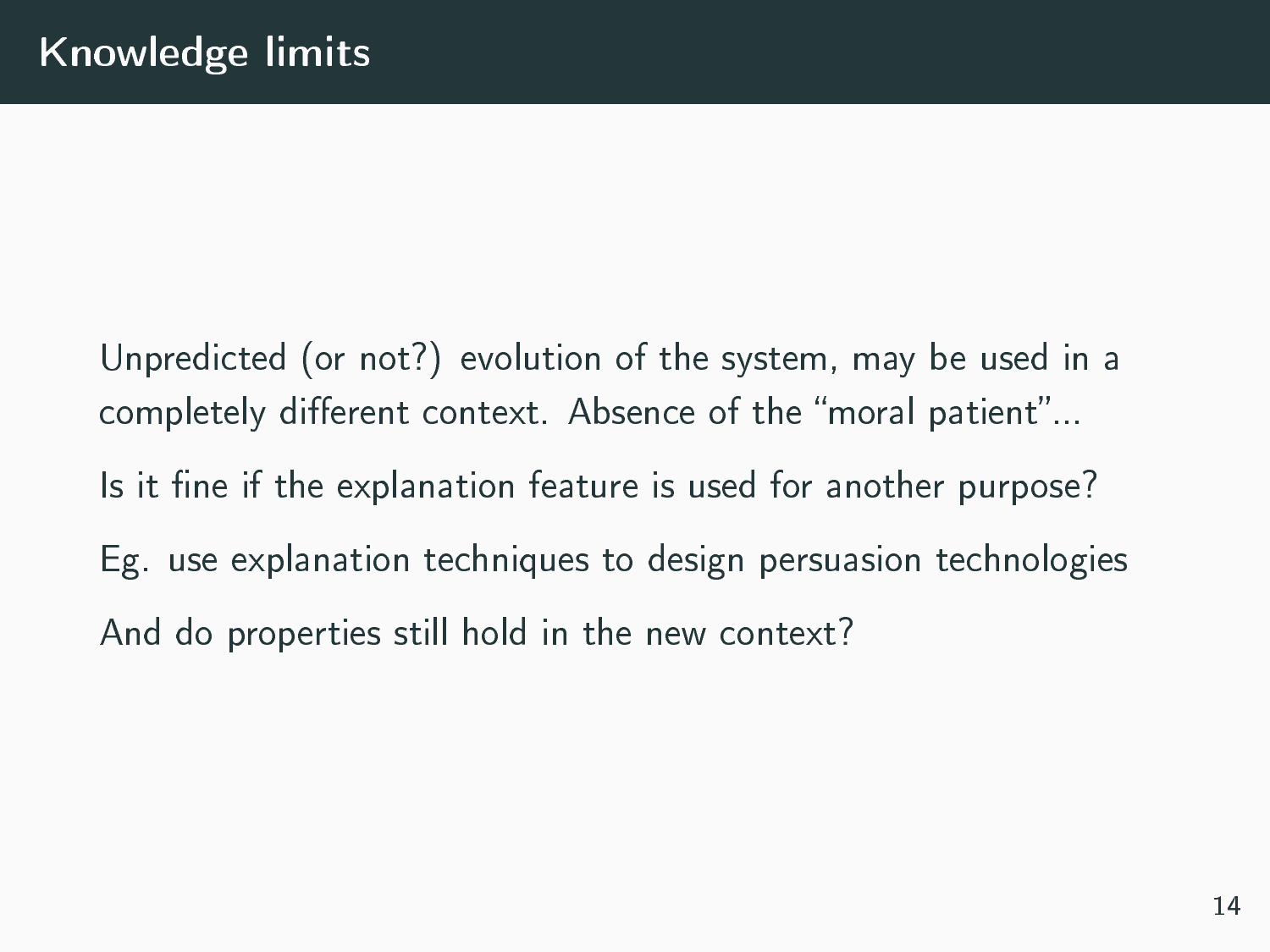## Example: Shapley values for feature selection

#### Basic idea:

- 1. compute feature importance
- 2. pick top- $k$  as the selected feature

But consider the example:

$$
C(ABC) = 10, C(AB) = C(AC) = 10, C(BC) = 7
$$
  

$$
C(B) = C(C) = 7, C(A) = 0
$$

Shapley values:  $(A:2, B:4, C:4)$ .

Any optimal model of size 2 would have to include A.

66 over-reliance on axiomatic "guarantees" (e.g., of "fairness") when appropriating Shapley based feature attribution methods for feature selection

Fryer et al. Shapley values for feature selection: The good, the bad, and the axioms. arXiV, 2020.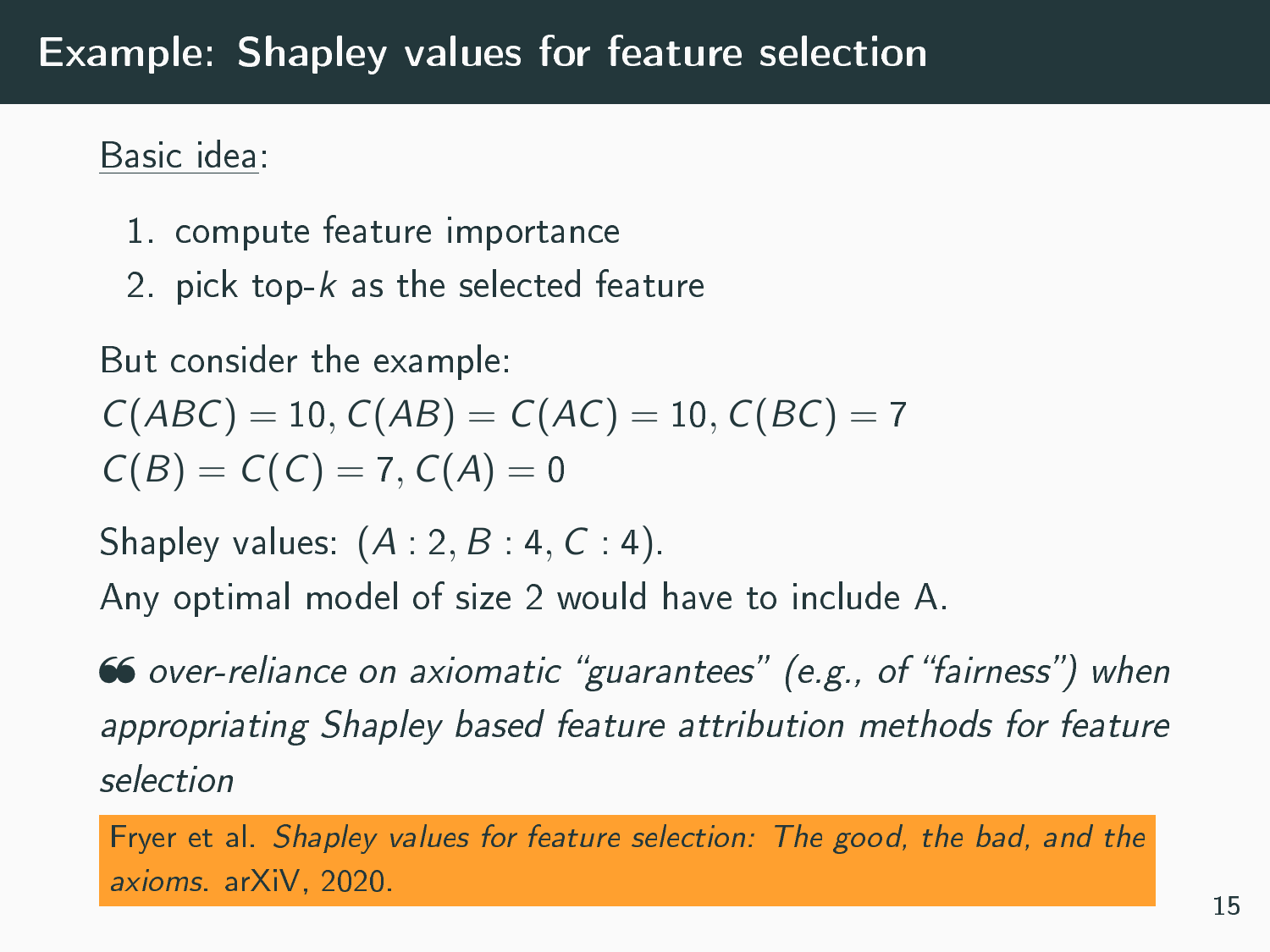Are there trade-off between explainability and other objectives, in particular accuracy of prediction in ML (often assumed)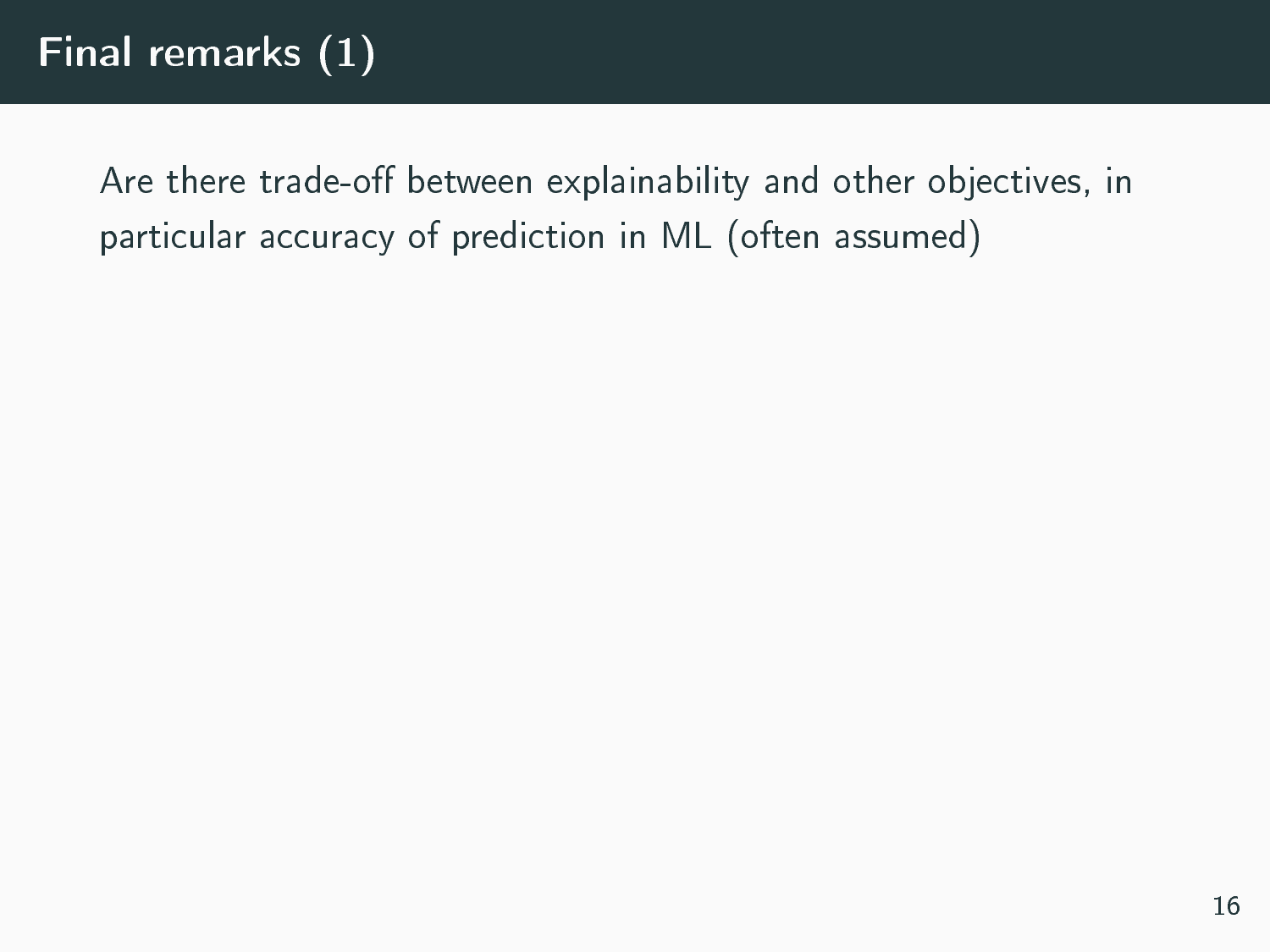Are there trade-off between explainability and other objectives, in particular accuracy of prediction in ML (often assumed)

Note sure. This one the main point made by C. Rudin:

 $\bullet$  It is a myth that there is necessarily a trade-off between accuracy and interpretability

Famously showed that the COMPAS model (predictive justice in the US, black box,  $100+$  features) reproduced with only three rules, obtained via COREL (Certifiably Optimal Rule List), involving only two features.

Rudin. Stop explaining black box machine learning models for high stakes decisions and use interpretable models instead. Nature Mach. Intell, 2019.